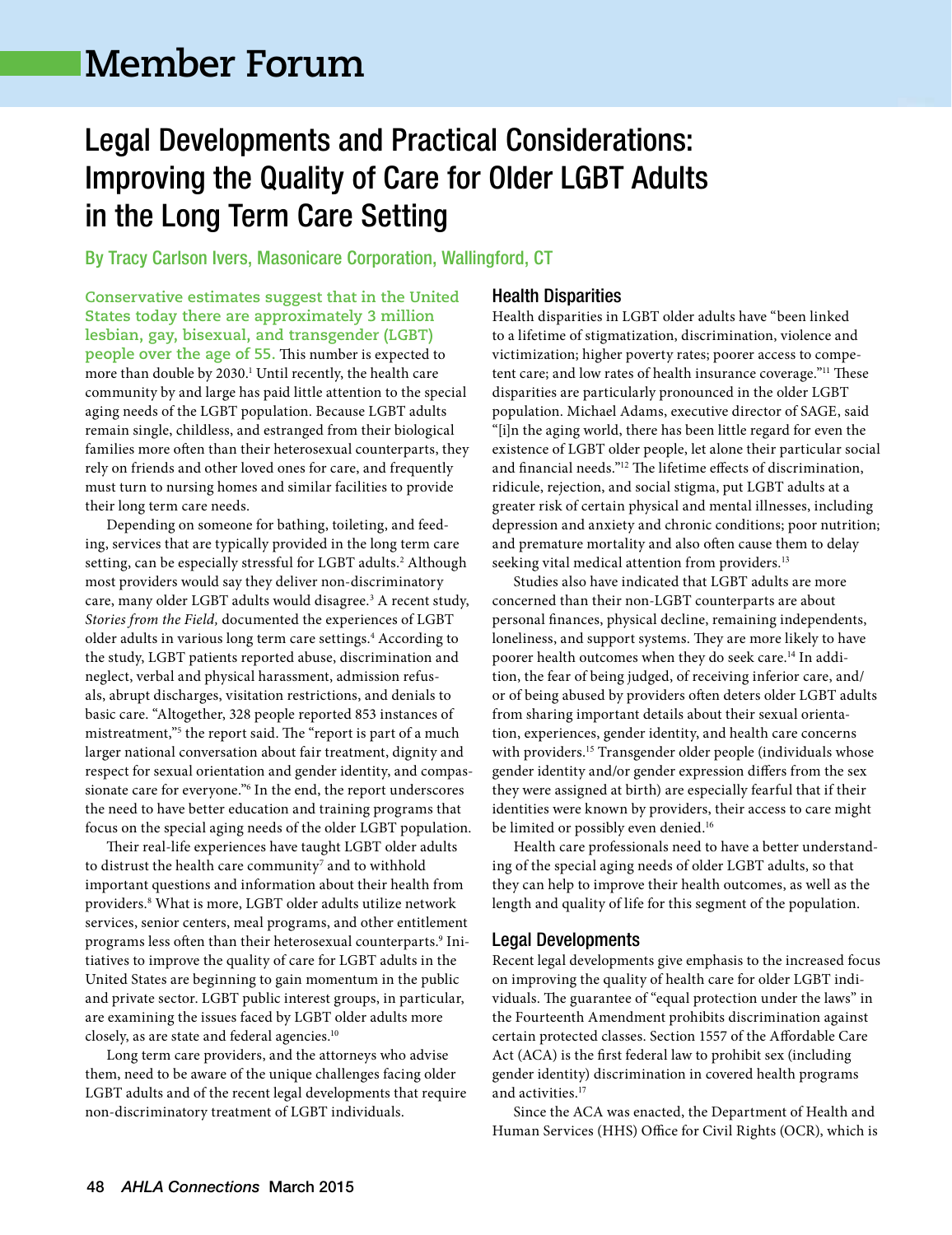charged with enforcing Section 1557,<sup>18</sup> has been accepting and investigating complaints under this provision.19 OCR anticipates publishing a Notice of Proposed Rulemaking implementing Section 1557 in the spring of 2015.<sup>20</sup>

Another important development affecting the delivery of health care to LGBT individuals in the United States is the 2013 Supreme Court ruling in *United States v. Windsor*. 21 The *Windsor* ruling struck down Section 3 of the Defense of Marriage Act of 1996 (DOMA), which prevented same-sex married couples from being recognized as "spouses" for federal purposes. The Supreme Court decision in *Windsor* gave same-sex married couple's access to the tangible benefits of the federal safety net, as well as more robust personal and familial protections under federal law.<sup>22</sup> Although *Windsor* is limited to the federal sphere, the U.S. Supreme Court announced on January 15 that it will hear oral arguments later this year on the question of whether the constitutional guarantee of equal protection under the Fourteenth Amendment gives gay and lesbian Americans the right to marry, notwithstanding the laws of their state.

On the heels of *Windsor*, the Centers for Medicare & Medicaid Services (CMS) issued guidance in August 2013 specifying that same-sex married couples enrolled in Medicare Advantage plans are entitled to coverage of care in the same skilled nursing facility in which their spouse resides to the same extent that such coverage is provided to opposite-sex couples.<sup>23</sup> The agency said the guarantee of coverage applies equally to couples who are in a legally recognized same-sex marriage, regardless of where they live.<sup>24</sup>

OCR published in September 2014 guidance to help covered entities understand how their Health Insurance Portability and Accountability Act (HIPAA) Privacy Rule obligations could be impacted by the Supreme Court ruling. OCR clarified the terms "spouse," "marriage," and "family member" within the context of the HIPAA Privacy Rule.<sup>25</sup> According to the guidance, the term "spouse" includes individuals in a legally valid same-sex marriage sanctioned by a state, territory, or foreign jurisdiction; "marriage" includes both same-sex and opposite-sex marriages; and "family members" include the dependents of those marriages.<sup>26</sup> These terms apply to individuals who were legally married in jurisdictions that recognized same-sex marriages, regardless of the rules of the state in which they currently reside. OCR intends to issue additional clarification under the Privacy Rule later this year.

In an effort to further ensure that Medicare and Medicaid policies are consistent with both the *Windsor* ruling and with HHS policies on same-sex marriages, CMS issued a proposed rule<sup>27</sup> in December 2014, revising regulations governing certain selected conditions of participation for providers, conditions for coverage for suppliers, and requirements for long term care facilities.<sup>28</sup> According to CMS, the proposed rule clarifies "that where state law or facility policy provides or allows certain rights or privileges to a patient's opposite-sex spouse under certain provisions, a patient's same-sex spouse must be afforded equal treatment if the marriage is valid in the

Health care professionals need to have a better understanding of the special aging needs of older LGBT adults, so that they can help to improve their health outcomes, as well as the length and quality of life for this segment of the population.

jurisdiction in which it was celebrated," known as the celebration rule.<sup>29</sup> The comment period for the proposed rule closed February 10, 2015.

Most recently, CMS issued an agency ruling applying the "celebration rule" to certain entitlement, eligibility, and enrollment provisions in Medicare. The agency issued the binding ruling February 9, 2015, which is effective for appeals pending on, initiated, or reopened after February 9 for entitlement and enrollment determinations made on or after June 26, 2013.<sup>30</sup>

Long term care providers also should be aware of the Federal Nursing Home Reform Act of 1987 (FNHRA), which protects the rights of LGBT adults residing in nursing homes.<sup>31</sup> FNHRA applies to all nursing facilities that accept Medicare and/or Medicaid funding. The Act requires nursing homes to treat all patients with dignity, respect, and consideration and grants all residents the right to self-determination. These rights, commonly referred to as the patients' bill of rights, protect LGBT residents from discrimination and harassment, regardless of their sexual orientation or gender identity or expression.32 FNHRA also contains non-discriminatory visitation provisions.

Health care attorneys should review applicable conditions of participation and the individual civil liberty laws of their state for additional discrimination protections that may impact their long term care clients. Because there are no federal standards governing assisted-living facilities in the United States, attorneys also should reference their state regulations and licensing requirements. Finally, to ensure that adequate protections are in place for older LGTB individuals, long term care facilities and their attorneys should always encourage older LGBT adults to execute wills, medical and financial powers of attorney, health care proxies, and advanced directives.